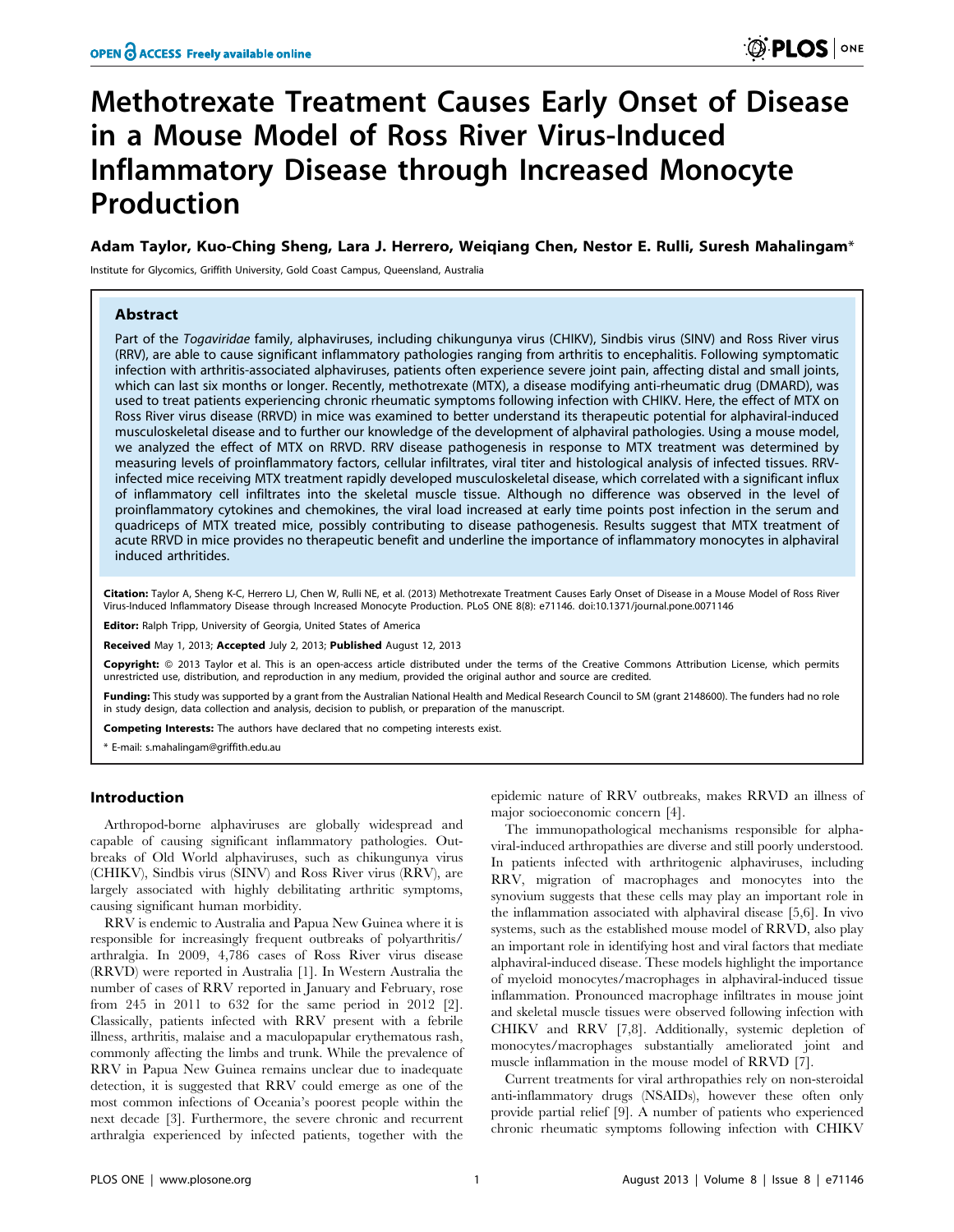during the 2005–2006 La Réunion outbreak were successfully treated with methotrexate (MTX) [6]. Originally developed as a chemotherapeutic, MTX has become the cornerstone of most rheumatoid arthritis (RA) treatment regimens due to its antiinflammatory effects at low doses [10]. Despite this, details of its anti-inflammatory mechanism and its effect on acute viral induced arthritis remain unclear. In this study we examined the effect of MTX treatment on a mouse model of RRVD. RRV infected mice treated with MTX quickly developed RRVD signs when compared to mock-treated mice. Accelerated disease onset was accompanied by an increase in monocyte infiltration of skeletal muscle tissues together with a systemic increase in inflammatory monocyte cellularity. Importantly, MTX treatment of RRVD in mice provided no therapeutic benefit.

# Materials and Methods

## Virus

Stocks of the T48 strain of RRV were generated by transcription of the full-length T48 complementary DNA (cDNA) clone [11]. The transcripts were electroporated into Vero cells and supernatants collected and titrated by plaque assay as described below.

#### Mice

21-day-old C57BL/6 mice were subcutaneously inoculated in the thorax (below the right forelimb) with  $10^4$  plaque-forming units (PFU) of RRV diluted in phosphate buffered saline (PBS) in a 50 ml volume. Mock-infected mice were injected with diluent alone. Mice were scored for disease symptoms and weighed every 24 hours as described previously  $[12]$  and sacrificed by  $CO<sub>2</sub>$ asphyxiation at experimental end points. This study was approved by the Animal Ethics Committee of Griffith University.

# Methotrexate Treatment of Mice

Mice were injected intraperitoneally (IP) with methotrexate (Sigma-Aldrich  $06563$ , 0.25 mg/kg) or PBS in a 100 µl volume. Treatment was performed daily and commenced either on the day of RRV infection or on day 6 post infection.

#### Viral Titer Assay

Mice were sacrificed at days 1, 3, 5 and 10 post infection with the quadriceps tissue, ankle joint and serum collected and assayed for viral titer using plaque assay. Tissue samples were homogenized in 1 mL of PBS and 10-fold serial dilutions of homogenate and sera were added in triplicate to Vero cells. Virus was allowed to incubate for 1 h at 37 $^{\circ}$ C in a 5%  $CO_{2}$  incubator before virus was removed and the cells overlaid with OPTI-MEM (Invitrogen, Melbourne, Victoria, Australia) containing 3% FCS and 1% agarose (Sigma Aldrich, Sydney, Australia) and incubated for 48 h in a  $5\%$  CO<sub>2</sub> incubator. Cells were fixed in  $1\%$  formalin and virus plaques were made visible by staining with 0.1% crystal violet. Results were expressed as plaque forming units per millilitre (PFU/mL) or PFU per gram of tissue.

# Quantitative RT-PCR

RNA was extracted from tissues using TRIzol (Invitrogen, Melbourne, Victoria, Australia) according to the manufacturer's instructions.  $1 \mu g$  of RNA was reverse transcribed using random primers and reverse transcriptase (Sigma Aldrich, Sydney, Australia) according to the manufacturer's instructions. Quantitative PCR was performed with 50 ng of template cDNA, QuantiTect Primer Assay kits (Qiagen, Hilden, Germany) and  $SYBR^@$  Green Real-time PCR reagent in a CFX96 Touch<sup>TM</sup> Real-Time PCR System using a standard three-step melt program (95<sup>o</sup>C for 15 s, 55<sup>o</sup>C for 30 s and 72<sup>o</sup>C for 30 s). Data were normalized to the housekeeping gene HPRT1 and the fold change in messenger RNA (mRNA) expression relative to mock-infected PBS treated samples for each gene was calculated using the  $\Delta\Delta$ Ct method. Briefly,  $\Delta \Delta \text{C}_t = \Delta \text{C}_t$  (RRV-infected) –  $\Delta \text{C}_t$  (Mockinfected) where  $\Delta$ Ct = Ct (gene of interest) – Ct (housekeeping gene - HPRT). The fold change for each gene is calculated as  $2-\Delta\Delta$ Ct

#### Flow Cytometry

Quadricep muscles were collected from mice and weighed. They were then minced and treated with 200 µl of RPMI media containing 1 mg/ml DNase I (Sigma Aldrich) and 3 mg/ml Collagenase IV (Worthington, Lakewood, NJ) at  $37^{\circ}$ C for 1.5 h. The tissue mass was mixed with 5 mL RPMI, vigorously pipetted for 10 sec, and passed through a 40  $\mu$ m cell strainer. Cells were washed, pelleted and treated with  $1 \times RBC$  lysis buffer (BD Biosciences) for 5 min, and counted. Similar to quadriceps, spleens were minced, strained and treated with lysis buffer for splenocyte analysis. To determine percentages and numbers of specific leukocyte populations, cells were first treated with Fc Block  $(2.4G2; BD)$  for 5 min at  $4^{\circ}$ C and labeled with fluorochromeconjugated anti-mouse antibodies, including anti-CD3-FITC (145- 2C11, BD), anti-CD19-APC (MB19-1, eBioscience), anti-CD11b-PE (M1/70, BD), anti-Gr1-APC (RB6-8C5, eBioscience), anti-Ly6C-APC (HK 1.4, eBioscience), anti-pan-NK/NKT antigen-PE (U5A2-13, BD) and anti-CD45-PE-Cy5 (30-F11, eBioscience), in various combinations at  $4^{\circ}$ C for 30 min. To detect inflammatory monocytes/macrophages, we found that CD11b was a more distinguishable marker than F4/80 in quadriceps. Cells were resuspended in 500  $\mu$ L PBS containing 2% FCS and 1  $\mu$ g/mL propidium iodine (PI), and analysed by the CyAn ADP flow cytometer (Beckman Coutler) with Kaluza software.

#### Histological Analysis

Mice were sacrificed at day 6 and day 10 post infection with the left quadriceps collected and fixed in 4% paraformaldehyde (PFA) for 3 days. Paraffin-embedded, hematoxylin and eosin (H&E) stained longitudinal sections were prepared by The Queensland Institute for Medical Research (QIMR) and The University of Queensland (UQ) Faculty of Health HistoTechnology Facility. Slides were examined under an Olympus BX60 microscope.

# **Statistics**

Student's unpaired *t*-tests were used to analyze differences in flow cytometry and virus titer analyses. To examine more than two groups of flow cytometry data one-way ANOVA analyses were performed. One-way ANOVA analyses were also performed to analyze qRT-PCR and histological cell counts. Man-Whitney U tests were used to analyze mouse clinical disease score and twoway ANOVA with Bonferroni post-tests were used to analyze mouse weight. A  $\beta$  value  $\leq 0.05$  was considered to be significant.

# Results

# MTX Treatment Accelerates RRVD Onset in Mice

To analyze the effect of MTX on RRVD, mice were infected with  $10^4$  PFU of RRV and received daily IP injections of MTX or PBS control commencing on the day of infection. Mice were monitored daily for the development of disease signs and weight gain. RRVD symptoms in infected mice typically range from low scoring mild signs such as increased lethargy and delicate walking to complete loss of hind limb function at peak disease. Mock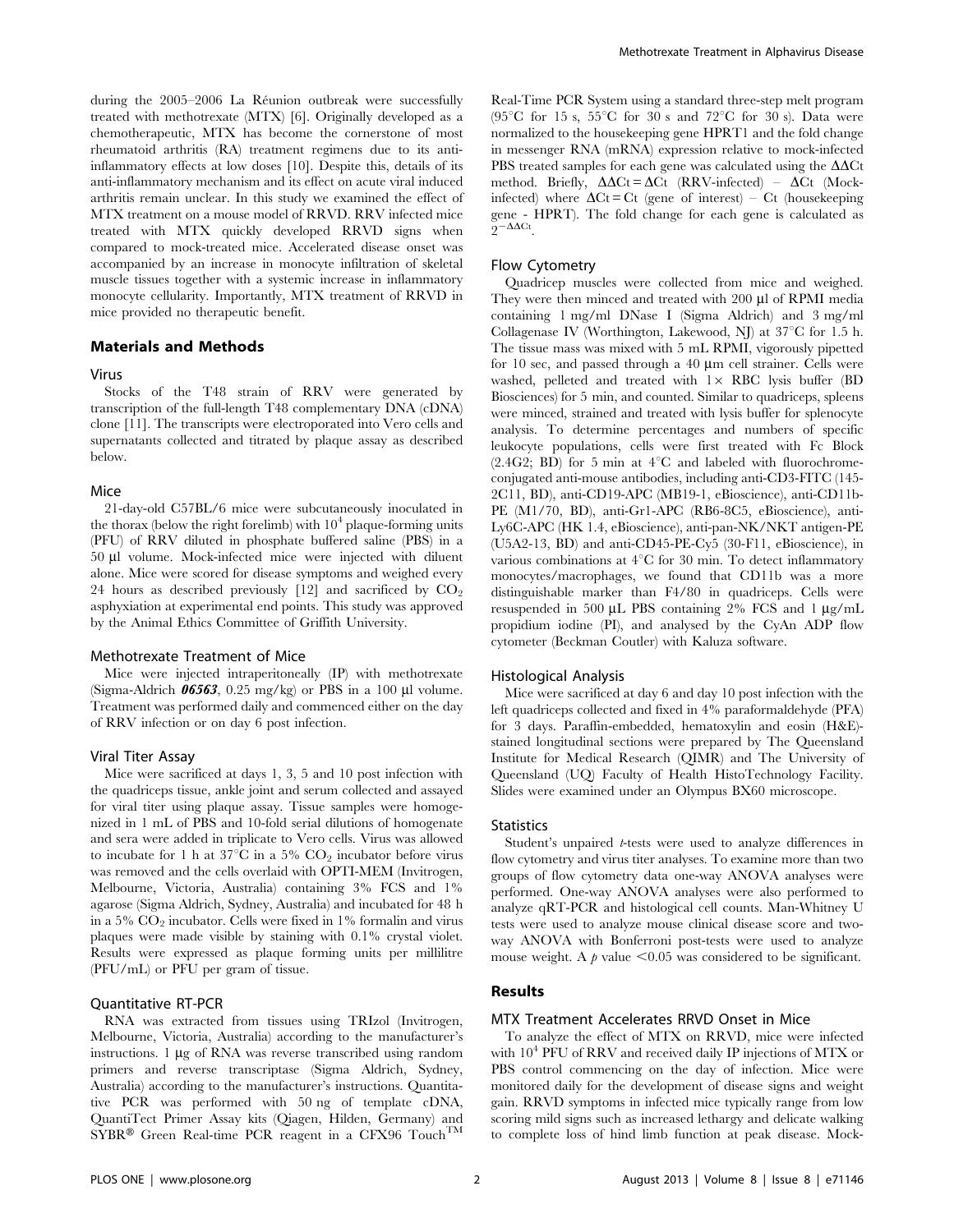treated RRV-infected mice began displaying signs of disease at day 5 post infection, with peak disease observed at day 10. Interestingly, infected mice receiving MTX treatment showed a rapid onset of severe clinical signs, with complete loss of hind limb function by day 6 post infection (Figure 1A). Furthermore, MTXtreated infected mice showed a significant decrease in bodyweight between day 7 and 10 post infection when compared to mocktreated infected control mice (Figure 1B). The therapeutic effect of MTX on RRVD in mice was analyzed by delaying treatment until the onset of clear disease signs (day 6 post infection). The clinical score of infected MTX-treated mice mirrored that of mock-treated mice following delayed treatment, suggesting MTX treatment of RRVD in mice has no therapeutic benefit (Figure 2).

To further investigate the early onset of RRVD in mice receiving MTX treatment from the day of infection, RRV titer was measured in the ankle joints, skeletal muscle and serum of MTX and mock treated mice. Differences were observed in serum and quadriceps viral titers between mock and MTX-treated mice at early time points. MTX-treated mice showed a significant increase in viral titer at day 1 and day 3 post infection in sera and quadriceps respectively which may contribute to the rapid development of severe disease in RRV-infected mice receiving MTX (Figure 1C). We also examined the levels of proinflammatory factors in quadriceps and ankle tissues at day 6 post infection.



Figure 2. MTX has no therapeutic effect on RRVD in mice. Mice received intraperitoneal injections of MTX or PBS from day 6 post infection. Mice were scored daily (0–8 scale) for the development of hind limb dysfunction and disease as described previously [12]. Values are the mean  $\pm$  SEM for 5 mice per group. doi:10.1371/journal.pone.0071146.g002

To examine whether the expression of proinflammatory factors was altered in mice receiving MTX treatment from day 0, mRNA levels were measured by qRT-PCR. No significant difference in TNF- $\alpha$ , IFN- $\gamma$ , MCP-1, IL-1 $\beta$  or IL-6 mRNA levels was observed



Figure 1. MTX treatment leads to early onset of RRVD in mice. Mice were subcutaneously injected with 10<sup>4</sup> PFU of RRV and mock inoculated mice injected with PBS alone. Mice were treated with MTX or PBS intraperitoneally from the day of infection. (A) Mice were scored daily (0–8 scale) for the development of hind limb dysfunction and disease as described previously [12]. Values are the mean  $\pm$  SEM for 5 mice per group.  $* = P < 0.05$ versus RRV PBS mice. (B) Mice were monitored daily for changes in weight. Values are the mean  $\pm$  SEM for 5 mice per group.  $* = P < 0.05$  versus RRV PBS mice. (C) At day 1, 3, 5 and 10 post infection, serum, quadriceps and ankle joints from infected mice were collected and the amount of infectious virus present quantified by plaque assay on Vero cells. Values are the mean  $\pm$  SEM for 5 mice per group.  $* = P < 0.05$ . doi:10.1371/journal.pone.0071146.g001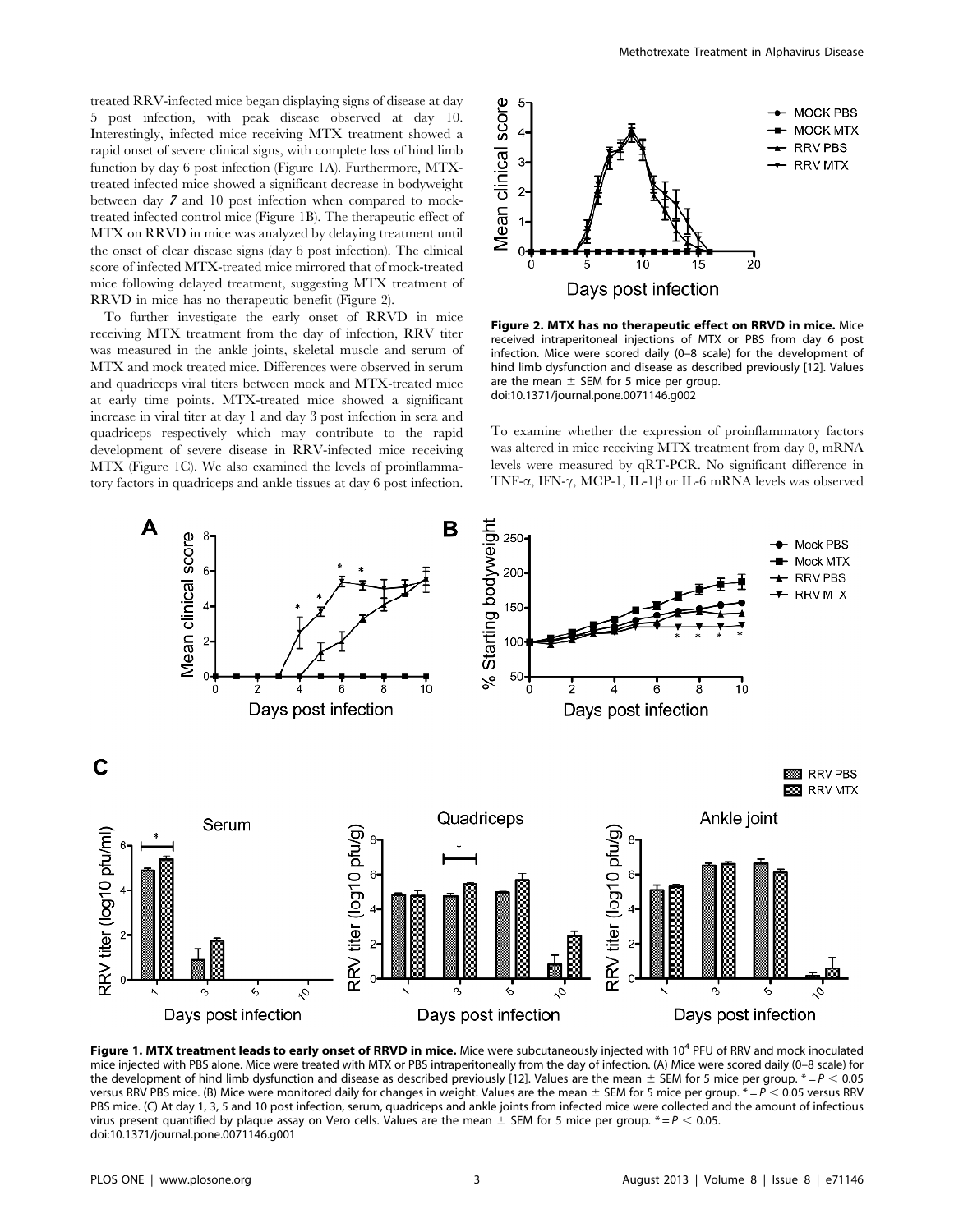

Figure 3. MTX has no effect on the expression of proinflammatory factors in quadriceps and ankle tissues at day 6 post infection. Mice were subcutaneously injected with 10<sup>4</sup> PFU of RRV and mock inoculated mice injected with PBS alone. Mice were treated with MTX or PBS intraperitoneally from the day of infection. Total RNA was extracted from quadriceps and ankle tissues on day 6 post infection and fold change in expression of TNF-α (tumor necrosis factor-alpha), IFN-γ (interferon-gamma), MCP-1 (monocyte chemoattractant protein 1), IL-1β (interleukin-1 beta) and IL6 (interleukin 6) analysed by qRT-PCR. Values are the mean  $\pm$  SEM for 5 mice per group. doi:10.1371/journal.pone.0071146.g003

at day 6 post infection in muscle or ankle tissues in infected mice receiving mock or MTX treatment (Figure 3).

# MTX Treatment Enhances Immune Infiltration Early in RRV Infection, in Parallel to Increased Generation of Systemic Inflammatory Monocytes

To further investigate why MTX treatment accelerated the RRVD onset and sustained peak disease, cell infiltration in infected quadriceps muscles was determined by flow cytometry. We have previously established the critical role of CD11b+F4/ 80+Gr1<sup>+</sup> inflammatory monocytes/macrophages in the severity of RRV disease [12]. Based on the disease kinetics (Figure 1A), mice were sacrificed at day 6 and 10 post infection representing the biggest difference in clinical score and similar peak disease between MTX and mock-treated RRV-infected mice, respectively. Cellular infiltrates in the skeletal muscles were analyzed. As shown in Figure 4A, all RRV-infected mice exhibited substantial infiltration of CD45<sup>+</sup> leukocytes in quadriceps, in comparison to the control groups. However, MTX-treated mice showed considerably more leukocyte infiltration in infected quadriceps than that in mock-treated mice at day 6, both in percentages and numbers. Subsequently, we identified a significant increase of myeloid

CD11b+Gr1<sup>+</sup> inflammatory monocyte infiltration within the tissue of MTX-treated mice (Figure 4B), while other minor infiltrates including T, B and natural killer (NK) cells remained comparable (data not shown). In line with the enhanced leukocyte infiltration observed by flow cytometry, histological analysis revealed an increase of cellular infiltrates, with enhanced tissue damage, in infected quadriceps of MTX-treated mice infected with RRV (Figure 4C). These results suggest that MTX enhances myeloid monocyte infiltration during RRV infection. Because the spleen represents a bona fide reservoir for inflammatory monocytes in circulation, which are recruited to the local tissue in response to inflammation [13], we investigated whether MTX altered the myeloid immune compartment at the systemic level. As shown in Figure 5, in the context of RRV infection, MTX treatment facilitated the cellularity of systemic  $\text{CD11b}\text{+Ly6C}^{\text{hi}}$  inflammatory monocytes, but not CD11b<sup>+</sup>Ly6C<sup>int</sup> neutrophils in the spleen, suggesting a role for MTX in specific enhancement of myeloid inflammatory monocyte generation during RRV infection, which could subsequently lead to disease acceleration.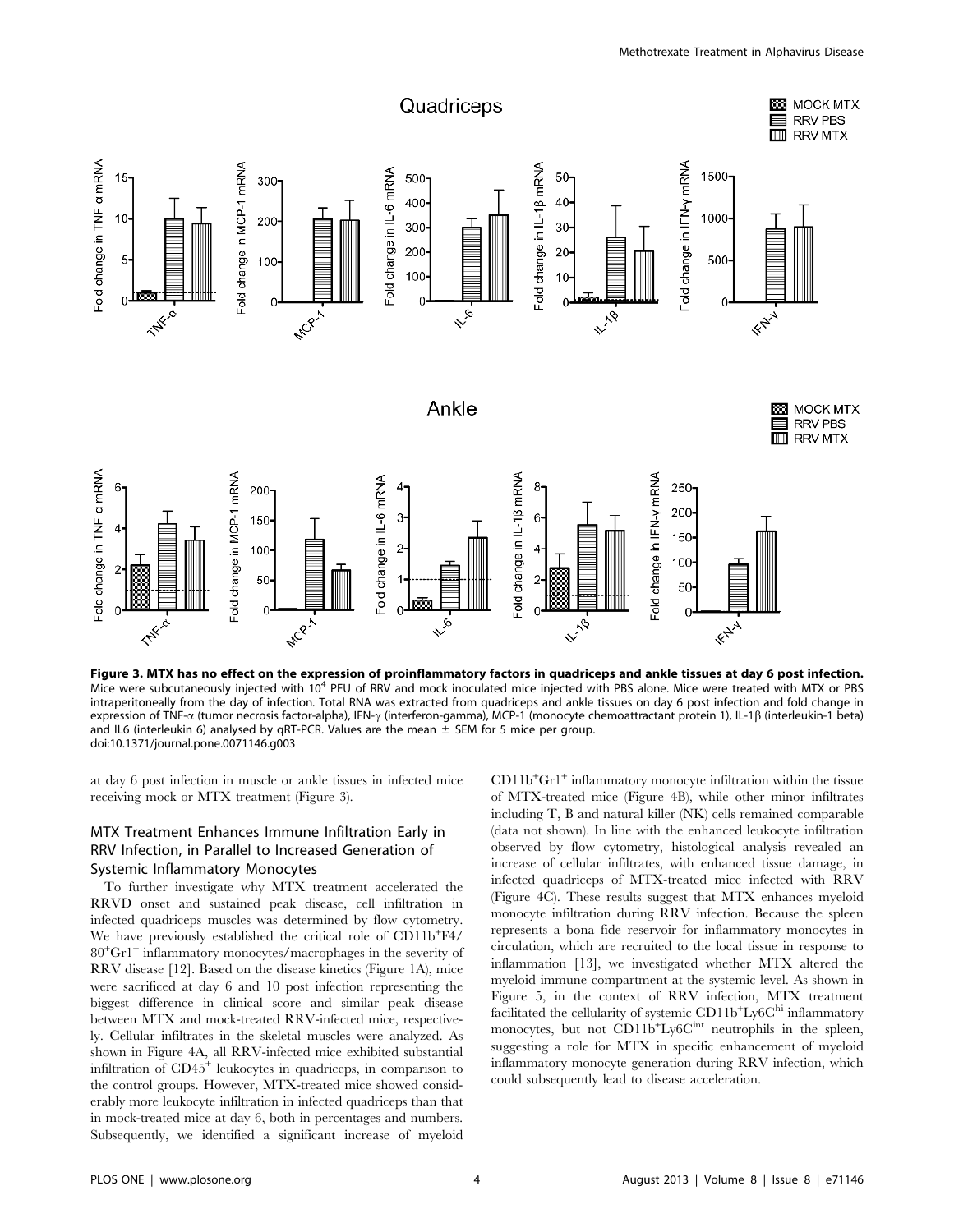

Figure 4. MTX treatment of RRVD in mice accelerates skeletal muscle infiltration of inflammatory monocytes at day 6 post infection. Mice were injected subcutaneously with 10<sup>4</sup> PFU of RRV and mock inoculated mice injected with PBS alone. Mice received intraperitoneal injections of MTX or PBS from the day of infection. The total number and percentage of (A) CD45<sup>+</sup> leukocyte and (B) CD11b<sup>+</sup> monocyte cells was determined by flow cytometry of whole quadriceps on day 6 post infection. Values are the mean  $\pm$  SEM for 5 mice per group.  $* = P < 0.05$ . (C) Quadriceps were collected, fixed in 4% paraformaldehyde, sectioned and stained with hematoxylin and eosin. Images and infiltrate quantification are representative of 6 mice per group. Magnification is 200X and the white bar represents 100  $\mu$ m.  $* = P < 0.05$ . doi:10.1371/journal.pone.0071146.g004

# MTX Treatment Sustains the Level of CD11b<sup>+</sup>Gr1<sup>hi</sup> Monocyte Infiltration and Converges with that of Control Mice at Day 10 of RRV Disease

Further to day 6 of the disease, we investigated the leukocyte infiltration and tissue histology at day 10. While the mock-treated group showed elevated percentages in total CD45<sup>+</sup> leukocytes and small CD45<sup>+</sup>SSC<sup>lo</sup> lymphocytes/NKcells, there was no difference in total leukocyte numbers (Figures 6A and B), suggesting MTXtreated mice had an increased number of non-immune cells in infected quadriceps. Moreover, as critical cellular determinants for RRV disease severity, CD11b<sup>+</sup>Gr1<sup>hi</sup> inflammatory monocytes/

macrophages, were comparable between mock and MTX-treated mice in both percentages and numbers (Figure 6C), explaining the equally severe disease state at day 10 (Figure 1A). In histological analysis, there was no difference in immune infiltrates between mock and MTX-treated groups and muscle damage appeared to be comparably severe (Figure 6D). Furthermore, the effect of MTX treatment on the systemic myeloid cell compartment was distinct from day 6. While the cellularities of inflammatory monocytes and neutrophils remained elevated at day 10, the increased percentage of systemic inflammatory monocytes seen at day 6 no longer held in the MTX-treated group (Figure 7),



**Figure 5. MTX treatment of RRVD in mice increased the percentage of systemic inflammatory monocytes at day 6.** Mice were infected<br>with 10<sup>4</sup> PFU RRV and treated with MTX as described. Total numbers and percentages of sple neutrophils were determined by flow cytometry at day 6 post infection. Values are the mean  $\pm$  SEM for 4–5 mice per group.  $* = P < 0.05$ . doi:10.1371/journal.pone.0071146.g005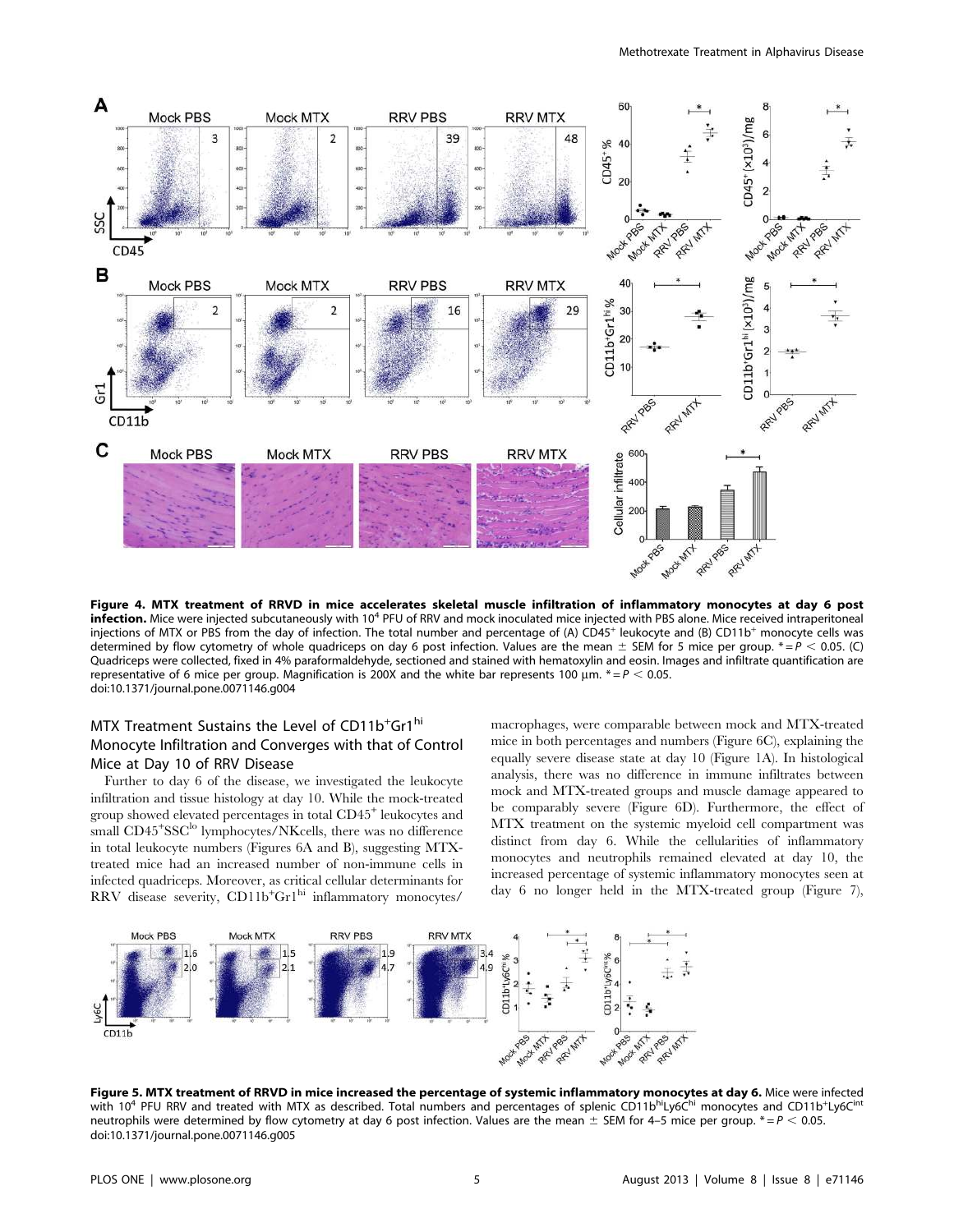

Figure 6. MTX treatment has no effect on the number of inflammatory cell infiltrates at day 10 post infection. Mice were injected subcutaneously with 10<sup>4</sup> PFU of RRV and mock inoculated mice injected with PBS alone. Mice received intraperitoneal injections of MTX or PBS from the day of infection. The total number and percentage of (A and B) CD45<sup>+</sup> leukocyte and (C) CD11b<sup>+</sup> monocyte cells was determined by flow cytometry of whole quadriceps on day 10 post infection. Values are the mean  $\pm$  SEM for 5 mice per group.  $* = P < 0.05$ . (D) Quadriceps were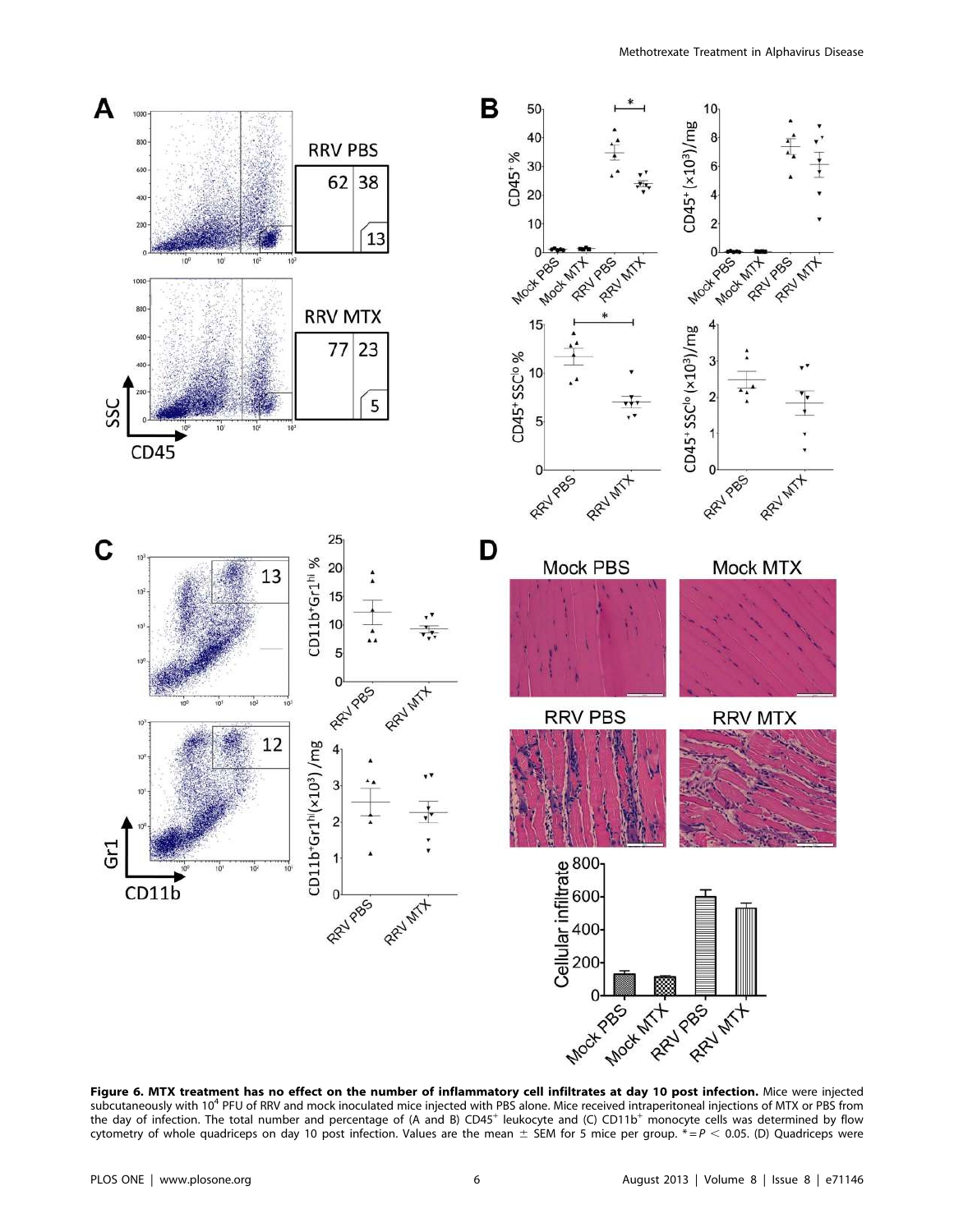collected, fixed in 4% paraformaldehyde, sectioned and stained with hematoxylin and eosin. Images and infiltrate quantification are representative of 6 mice per group. Magnification is 200X and the white bar represents 100 µm. doi:10.1371/journal.pone.0071146.g006

explaining the comparable  $CD11b<sup>+</sup>Gr1<sup>hi</sup>$  myeloid infiltrates and disease scores between two groups.

# Discussion

MTX is a standard treatment for patients who suffer moderate to severe rheumatoid arthritis. As to alphavirus-induced arthritic disease, it is currently used as a treatment option to alleviate chronic symptoms [6,14]. Here we demonstrate that MTX provides no therapeutic benefit to acute RRVD in mice; rather, it enhances disease onset and severity at the early stage of infection and sustains the peak of the disease symptoms, in comparison to non-MTX-treated mice. The rapid onset of RRVD in MTXtreated mice correlates with a significantly increased influx of inflammatory monocytes into the skeletal muscle tissue, in conjunction with elevated cellularity of systemic CD11b+Ly6Chi inflammatory monocytes. These findings raise questions over the therapeutic value of MTX in patients who suffer acute arthritic symptoms during alphaviral infections.

MTX has been initially identified as an anti-metabolite. It has been shown to cause folate depletion and purine inhibition [15,16]. MTX has been shown to inhibit cell growth and is considered cytotoxic [17]. With such cytoxicity, methotrexate treatment has been reported to associate with undesired side effects and death in mice [18]. Being the first to report on MTX treatment in the mouse model of RRV disease [19], we performed drug titration experiments with 21-day old C57BL/6 mice and determined a most suitable physiological regimen for this study (0.25 mg/kg/day) (data not shown). With this standardized protocol, we did not observe an ameliorating effect of MTX on acute musculoskeletal disease in the context of virus infection. This is in odds with previous studies, which have demonstrated the antiinflammatory outcome of the drug [20].

Although MTX is commonly used to treat rheumatic disease, its mechanism of action is not clearly defined. MTX is a folate antagonist and its anti-inflammatory effect has been directly linked to inhibition of purine and pyrimidine formation, which results in defective DNA and RNA syntheses [15,16]. However, the effect of MTX on the immune system is multifaceted, as several effects of MTX cannot be demolished by folic supplementation [21]. MTX suppresses T cell activation and adhesion [22]. MTX treatment can cause increased adenosine release at the inflamed site that dampens leukocyte accumulation [20]. Intriguingly, in our study, MTX enhances leukocyte infiltration at the acute stage of RRV infection, which is concurrent with an early onset of disease symptoms and sustained disease severity. To this end, how do we reconcile these findings? Affirming the diverse effects of MTX on the immune system [21], MTX has previously been shown to act as a strong differentiation factor for immature and undifferentiated monocytic cells *in vitro* [23]. With our treatment regimen, while MTX alone did not trigger monocyte elevation in vivo, likely due to the low dosage of MTX administered, in the presence of RRV infection, MTX treatment boosts systemic monocyte generation. This is most likely the result of a synergistic effect arising from proinflammatory cytokines and/or cell differentiation factors produced during acute RRV infection. Such an effect may override immunosuppression reported previously. Interestingly, other myeloid cells, such as neutrophils, were not affected by MTX treatment, indicating that this effect is monocyte/macrophage lineage-specific. Further studies are needed to identify the stimulatory factors involved in this process.

A number of recent studies have established the importance of inflammatory monocyte infiltration in alphaviral disease [8,12]. In line with these results, we show that early onset disease in MTXtreated mice was accompanied by a significant increase in systemic monocyte cellulartiy and quadriceps infiltration of CD11b<sup>+</sup> cells. However, little change in NK, T and B cell infiltration was observed between MTX and mock-treated mice at day 6 post infection, highlighting the importance of inflammatory monocytes/macrophages in the immune-pathology of RRVD. Moreover, it has been found that at peak RRVD there is an increase in the number and range of cells found within the inflammatory infiltrate [19]. RRV-infected mice lacking functional T and B cells have been found to display a somewhat reduced clinical score at peak disease, suggesting these cells may contribute to aspects of RRVD [19]. Cells, such as CD4<sup>+</sup> and CD8<sup>+</sup> T lymphocytes and dendritic cells may explain the overall percentage increase in inflammatory infiltrates observed at day 10 post infection in mocktreated infected mice. The increased leukocyte percentage in mock-treated infected mice is also likely a result of an increase of non-immune cells in the MTX-treated group. Additionally, low dose MTX has been shown to suppress T cell activation in vitro and may therefore contribute to the reduced percentage of CD45<sup>+</sup> cell infiltrates in MTX-treated RRV-infected mice at peak disease [22].



Figure 7. MTX treatment of RRVD in mice has no effect on the percentage of systemic inflammatory monocytes at day 10. Mice were infected with RRV and treated with MTX as described. Total numbers and percentages of splenic CD11b<sup>hi</sup>Ly6C<sup>hi</sup> monocytes and CD11b<sup>+</sup>Ly6C<sup>int</sup> neutrophils were determined by flow cytometry at day 10 post infection. Values are the mean  $\pm$  SEM for 5–6 mice per group.  $\ast = P < 0.05$ . doi:10.1371/journal.pone.0071146.g007